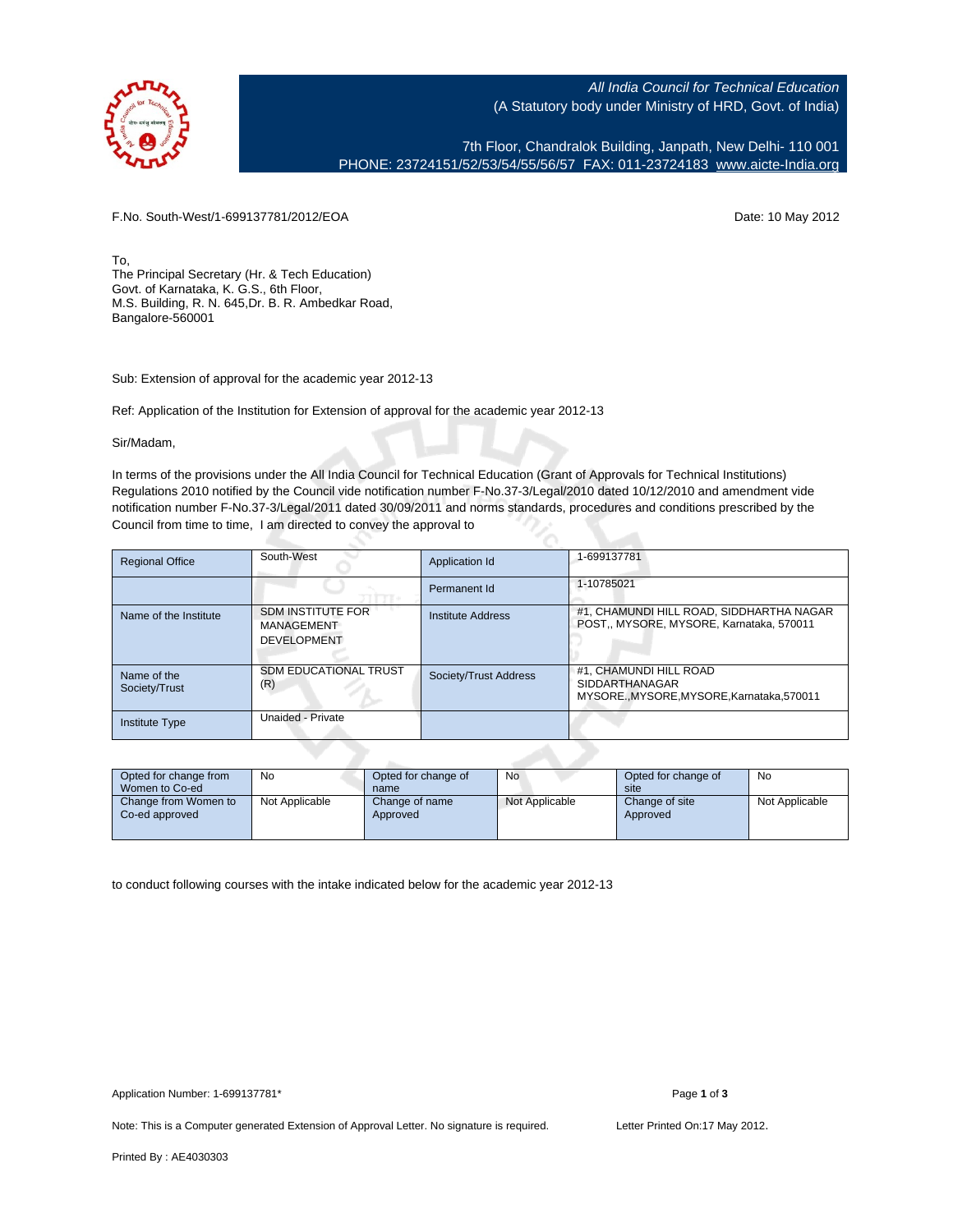All India Council for Technical Education (A Statutory body under Ministry of HRD, Govt. of India)



7th Floor, Chandralok Building, Janpath, New Delhi- 110 001 PHONE: 23724151/52/53/54/55/56/57 FAX: 011-23724183 [www.aicte-India.org](http://www.aicte-India.org)

| Application Id: 1-699137781 |              | Course                             |                                                                   | <b>Affiliating Body</b>    | $\mathbf{\Omega}$<br>$\overline{\phantom{0}}$ | ğ,                                        |                             |                |     |                       |
|-----------------------------|--------------|------------------------------------|-------------------------------------------------------------------|----------------------------|-----------------------------------------------|-------------------------------------------|-----------------------------|----------------|-----|-----------------------|
| Program                     | <b>Shift</b> | Level                              |                                                                   | Full/Part Time             |                                               | $\overline{\phantom{0}}$<br>201<br>Intake | Approved<br>Intake<br>12-13 | $\overline{g}$ | PIO | Foreign Collaboration |
| <b>MANAGEMENT</b>           | 1st Shift    | <b>POST</b><br>GRADU<br><b>ATE</b> | POST<br><b>GRADUATE</b><br><b>DIPLOMA IN</b><br><b>MANAGEMENT</b> | <b>FULL</b><br><b>TIME</b> | Central University of<br>Karnataka, Karnataka | 180                                       | 180                         | No             | No  | No                    |

The above mentioned approval is subject to the condition that SDM INSTITUTE FOR MANAGEMENT DEVELOPMENT shall follow and adhere to the Regulations, guidelines and directions issued by AICTE from time to time and the undertaking / affidavit given by the institution along with the application submitted by the institution on portal.

In case of any differences in content in this Computer generated Extension of Approval Letter, the content/information as approved by the Executive Council / General Council as available on the record of AICTE shall be final and binding.

Strict compliance of Anti-Ragging Regulation:- Approval is subject to strict compliance of provisions made in AICTE Regulation notified vide F. No. 37-3/Legal/AICTE/2009 dated July 1, 2009 for Prevention and Prohibition of Ragging in Technical Institutions. In case Institution fails to take adequate steps to Prevent Ragging or fails to act in accordance with AICTE Regulation or fails to punish perpetrators or incidents of Ragging, it will be liable to take any action as defined under clause 9(4) of the said Regulation.

**(Dr. K P Isaac)**

Member Secretary, AICTE

Copy to:

- **1. The Regional Officer,** All India Council for Technical Education Health Centre Building Bangalore University Campus Bangalore - 560 009, Karnataka
- **2. The Director Of Technical Education,** Karnataka
- **3. The Registrar,** Central University of Karnataka, Karnataka
- **4. The Principal / Director,** SDM INSTITUTE FOR MANAGEMENT DEVELOPMENT #1, CHAMUNDI HILL ROAD, SIDDHARTHA NAGAR POST,, MYSORE,MYSORE,

Application Number: 1-699137781\* Page **2** of **3**